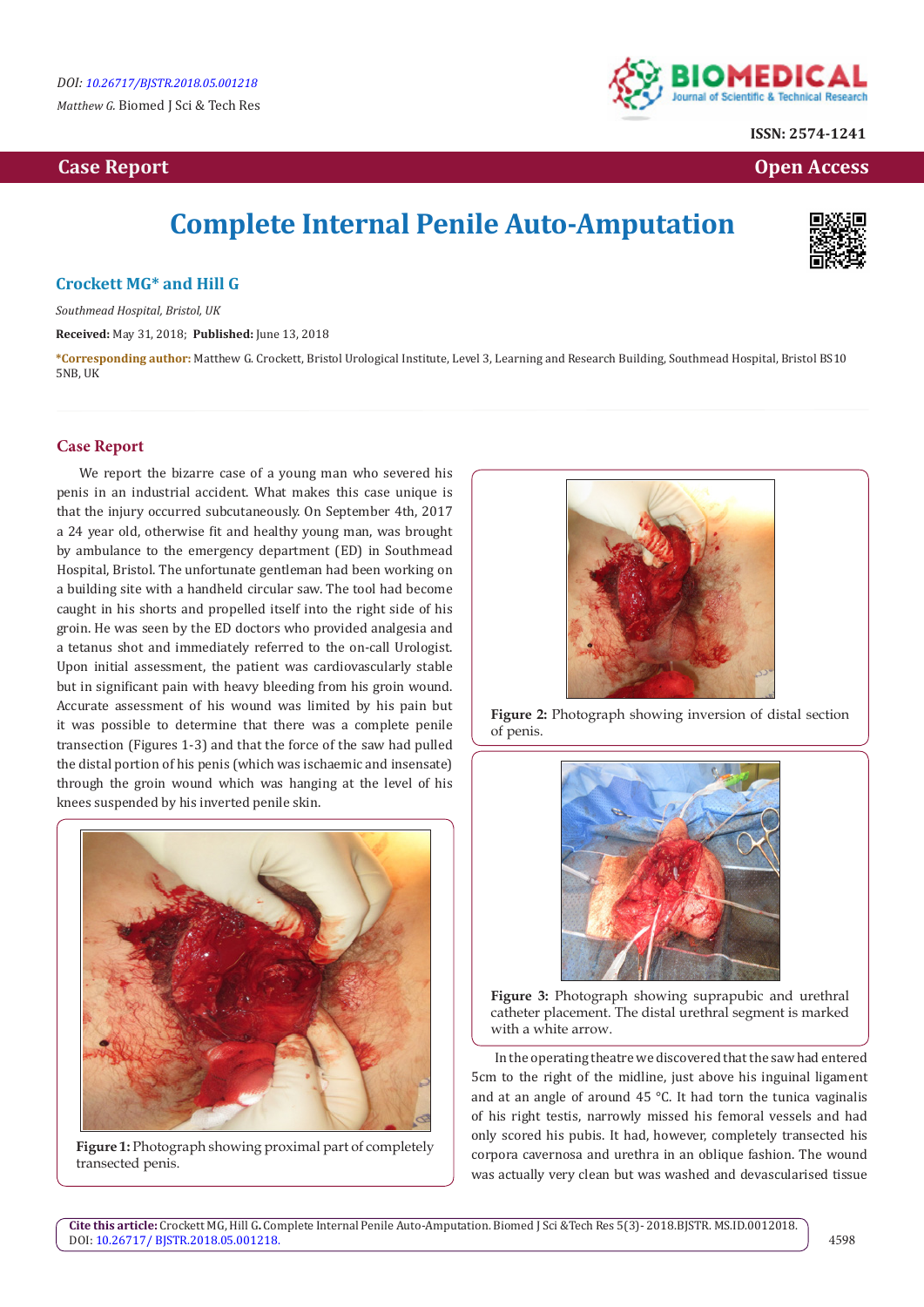debrided. The majority of the bleeding was from the dorsal penile arteries and a tourniquet was tied around the proximal stump. A 16Fr catheter was passed from the meatus and then passed through from the distal to proximal parts of his divided urethra which helped define the anatomy and allowed us to leak test the bladder. The corporal arteries were clipped and the corpora cavernosa were anastomosed using interrupted 3-0 PDS sutured. The urethra was spatulated and anastomosed over the catheter using continuous 4-0 Vicryl, excess urethral tissue was wrapped around the suture line to improve the seal. The bladder was repaired with 3-0 vicryl in two layers and a suprapubic catheter was placed away from the external wound. This was all completed by the on-call Urologist.

The Plastics team were then asked to assess the possibility of microsurgical repair. Due to the sharp nature of the wound they were able to identify and mobilise the dorsal veins (superficial & dorsal), arteries and nerves (one on each side). The maximum diameter of these vessels is less than 2mm and their fragility led to multiple tears. However, after multiple patient attempts we successfully repaired one vein and both nerves using 9-0 Ethilon and both arteries using 10-0 Ethilon and an operating microscope. In total the operation took around eight hours with around six hours of ischaemia time since the injury. The patient was placed on heparin and antibiotic prophylaxis and made an excellent early recovery. Capillary refill was consistently good and flow was confirmed on Doppler each day. He regained patchy sensation in his penile shaft skin and glans within 48 hours and continued to improve to almost normal sensation at nine months. A pericatheter urethrogram was performed 12 weeks later and showed no leak and his urethral catheter was successfully removed, shortly followed by the suprapubic catheter. The patient refused a postoperative flow test but reports a good flow rate with no straining and only some minimal terminal dribbling. His erections have also returned with an IIEF-SF score of 19 (overall satisfaction 4 out of 5). At 9 months post-operatively his erections are subjectively shorter, less rigid and deviated to the left but he is able to have satisfactory intercourse without buckling and reach a successful orgasm. He has not developed any other complications (stricture, fistula, skin necrosis).

Penile amputation is uncommon and the lack of high quality evidence prevents a standardised approach. Various outcomes have been reported in solitary case studies or small series but due to the significant psychological, physical and sexual burden associated with penile amputation, emergency repair should be attempted. Isolated accidental amputation is rare being responsible for only around 20% of amputations [1-2]. The most common aetiologies are self-inflicted (Klingsor syndrome), domestic violence and iatrogenic (such as during circumcision). Historically, replantation was rarely attempted and some patients were even encouraged to change gender [3]. The first penile replantation was described by [4] who realigned the corporal bodies without neurovascular anastomosis. Microneurovascular repair was not reported until 1977 [5] and created a paradigm shift in approach due to the ability to improve outcomes, not just for erectile function, but also sensation of the penis. The largest published series of 18

patients is from Thailand in 1983 after an epidemic of retribution amputations from philandering husband's wives [6]. The authors state that microsurgical repair would have improved outcomes but they lacked the equipment, time and training. Despite this 50% achieved a satisfactory erection (many lost to follow up).

In 2007, Babaei et al reported a systematic review including 80 patients undergoing replantation, 30 of whom had microneurovascular repair [7]. They concluded that microsurgical repair reduced complications (fistula, stricture formation, skin necrosis, sensory loss & erectile dysfunction) and improved graft survival and cosmetic outcome. 27 of the 30 microsurgical cases were 'successful' although this was not defined. However, they also found that spontaneous erections and the ability to intromit with full sensation were very rare. In 2017, Morrison et al reported on 106 case reports of penile replantation with more positive findings [2]. 91.6% had 'overall satisfaction' although this is not clearly defined (see Table 1 for all outcomes and complications). Improved outcomes correlated with the number of nerves anastomosed and decreased with the number of vessels anastomosed (presumably due to increased ischaemia time). However, repair of the superficial dorsal penile artery was strongly recommended and successful replantation has been reported with an ischaemic time of 15 hours [8].

**Table 1:** Outcomes and complication rates for microsurgical penile replantation [2].

| Overall satisfaction       | 91.6% |
|----------------------------|-------|
| Full sensation             | 68.4% |
| Adequate urinary function  | 97.4% |
| Normal erection            | 77.5% |
| Skin necrosis              | 54.8% |
| Venous congestion          | 20%   |
| Urethral stricture         | 11%   |
| Urethrocutaneous stricture | 6.6%  |
|                            |       |

### **Conclusion**

In conclusion, our patient had a fantastic outcome from his surgery with no complications at nine months. This was due in part to the nature of his injury, lack of co-morbidities, relatively short ischaemic time, excellent microneurovascular repair and postoperative care. Expedient surgery with microneurovascular repair should be considered the gold standard management for penile amputation.

#### **References**

- 1. [Jezior JR, Brady JD, Schlossberg SM \(2001\) Management of Penile](https://link.springer.com/article/10.1007%2Fs00268-001-0157-6) [Amputation Injuries. World Journal of Surgery \[Internet\]. Springer](https://link.springer.com/article/10.1007%2Fs00268-001-0157-6) [Nature 25\(12\): 1602-1609.](https://link.springer.com/article/10.1007%2Fs00268-001-0157-6)
- 2. [Morrison SD, Shakir A, Vyas KS, Remington AC, Mogni B, et al. \(2017\)](https://www.ncbi.nlm.nih.gov/pubmed/28002849) [Penile replantation: A Retrospective Analysis of Outcomes and](https://www.ncbi.nlm.nih.gov/pubmed/28002849) [Complications. J Reconstr Microsurg 33\(4\): 227-232.](https://www.ncbi.nlm.nih.gov/pubmed/28002849)
- 3. [Krishnakumar KS, Kiran S Petkar, Sameer Lateef, Suresh Vyloppilli, et al.](https://www.ncbi.nlm.nih.gov/pmc/articles/PMC3745104/) [\(2013\) Penile replantation. Ind J Plastic Surgery 46\(1\): 143-146.](https://www.ncbi.nlm.nih.gov/pmc/articles/PMC3745104/)
- 4. [Ehrich WS \(1929\) Two Unusual Penile Injuries. The Journal of Urology](https://www.sciencedirect.com/science/article/pii/S0022534717730984?via%3Dihub) [\[Internet\]. Elsevier BV 21\(2\): 239-241.](https://www.sciencedirect.com/science/article/pii/S0022534717730984?via%3Dihub)